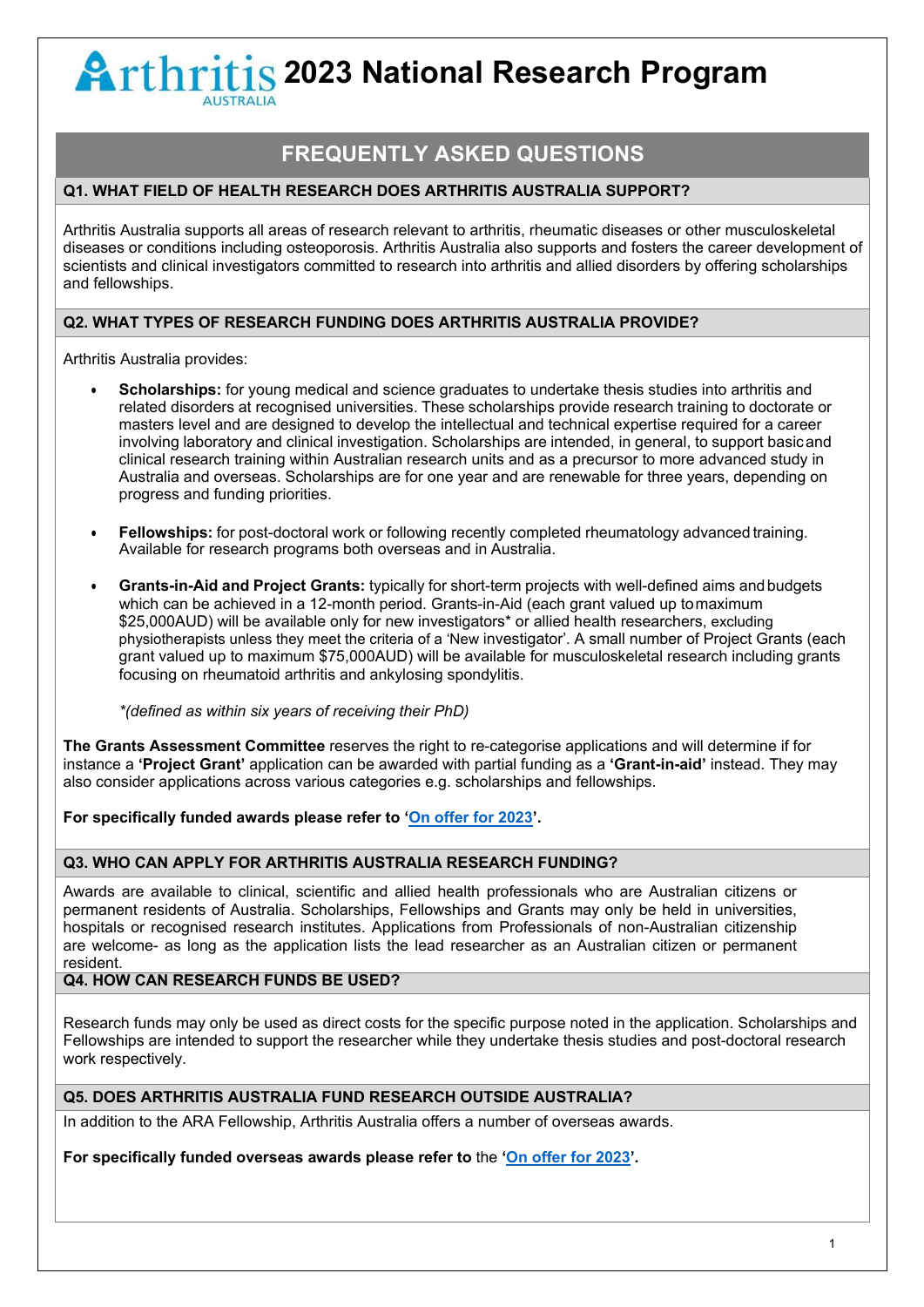# **2023 National Research Program |** -

## **FREQUENTLY ASKED QUESTIONS**

#### **Q6. HOW ARE APPLICATIONS ASSESSED?**

The Grants Assessment Committee provides expert review and assessment of the annual applications submitted to Arthritis Australia for research scholarships, fellowships, project grants and grants-in-aid. This may be at various times of the year depending on the type of grant and its closing date.

Each year, approximately 10 individuals with appropriate research and health consumer credentials, experience and current standing are invited to join the Grants Assessment Committee. From 2015, the Committee has included two health consumers. Each application is carefully assessed by three spokespersons . When the committee reaches consensus, the applications are ranked in order of merit and recommendations for funding are made to the Arthritis Australia Board.

#### **To read more about the review process click [Review process](https://arthritisaustralia.com.au/programs-research/national-research-program/our-grants/)**

#### **Q7. TRANSLATIONAL RESEARCH**

Applicants are asked to explain in detail how their project will produce a benefit to health consumers e.g. improve quality of life for patients with musculoskeletal disease or advance knowledge in clinical areas where there is therapeutic uncertainty.

- One project grant will be allocated specifically to a project with a translational emphasis.
- The Research Grants Assessment Committee reserves the right not to award any grant if there is no application of sufficient merit that fulfills the relevant criteria.

#### **Q8. WHAT IF I TRANSFER INSTITUTION DURING MY AWARD?**

If an investigator changes institutions during the grant award period, they are required to provide a letter from the new institution stating that they will be working on the same project and must include the date of effectiveness. The investigator must also provide an updated certification page signed by the new head of department and administering institution. If there are any unused funds by the original institution, it is their responsibility to return these to Arthritis Australia.

#### **Q9. WHAT IF I HAVE RECEIVED FUNDING FOR MY PROJECT AND I CHANGE MIDWAY THROUGH THE FUNDING YEAR?**

If an investigator's project changes during the grant award period, they are required to provide a letter from their supervisor outlining the new project and must include any changes to the budget. This will be reviewed by the Grants Assessment Committee in conjunction with the funder, and the investigator will be advised of the outcome.

#### **Q10. CAN I HOLD MORE THAN ONE FELLOWSHIP IN ONE YEAR?**

As success in the NHMRC funding program is one of the goals of Arthritis Australia's research strategy, applicants submitting a research proposal which is subsequently awarded NHMRC funding in the same calendar year, will no longer be eligible to receive funds from Arthritis Australia for this proposal. Similarly, recipients cannot hold more than one fellowship in any given year and will no longer be eligible to receive funds from Arthritis Australia should they be successful at receiving another fellowship e.g. from the RACP.

#### **Q11. CAN I REQUEST AN EXTENSION FOR MY PROJECT?**

Requests from current grant recipients may be submitted to Arthritis Australia for no-cost extensions in writing (Emails should be sent to [researchgrants@arthritisaustralia.com.au o](mailto:researchgrants@arthritisaustralia.com.au)n Institution letterhead-with cc reference to a supervisor or Team research leader). The request will be forwarded to the Chair of the GAC for approval. The period of the extension request must not exceed twelve (12) months- except in personal circumstances or in the case of a pandemic such as COVID 19- with global effects.

#### **Q12. HOW WILL I BE NOTIFIED IF MY APPLICATION IS SUCCESSFUL?**

Applicants are notified in writing of the success or otherwise of their application within a month of the Research Grants Assessment Committee meeting which is due to be held in late August 2022.